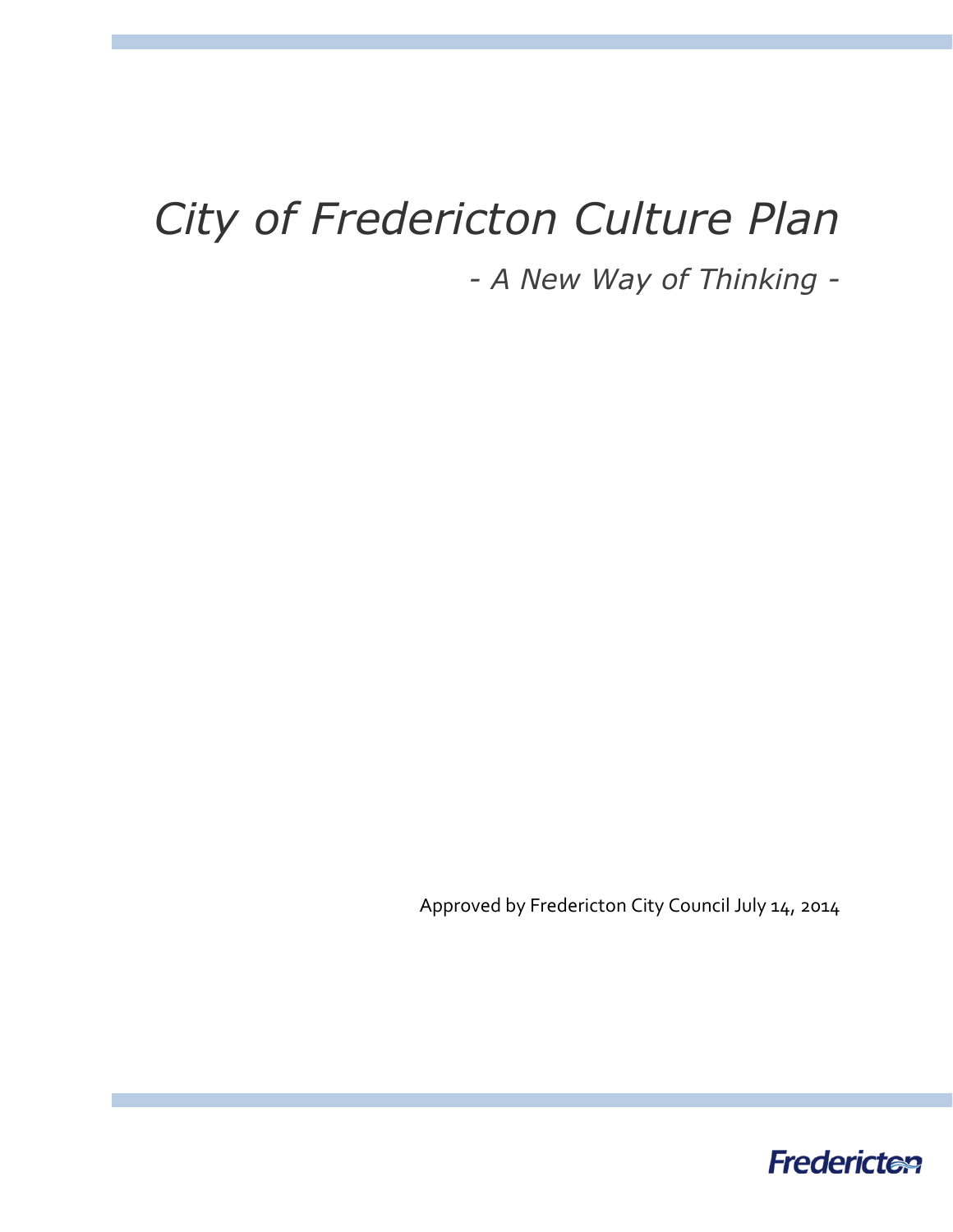# **Table of Contents**

| <b>Executive Summary</b> |                                                         | 3                 |
|--------------------------|---------------------------------------------------------|-------------------|
|                          | 1. Introduction and Background                          | 5                 |
|                          | 1.1 Culture is who we are                               | 5                 |
|                          | 1.2 Reason and Resolve for the Plan                     | 5                 |
|                          | 1.3 Building Blocks of the Culture Plan                 | 7                 |
|                          | 1.3.1 City Initiatives                                  | 7                 |
|                          | 1.3.2 Cultural Institutions and Community Leadership    | 8                 |
|                          | 1.4 Community Development of Fredericton's Culture Plan | 9                 |
|                          | 1.4.1 Public Questionnaire                              | 9                 |
|                          | 1.4.2 Public Forum                                      | 9                 |
|                          | 1.4.3 Interviews and consultation meetings              | 10                |
|                          | 2. Complementary Planning Process                       | 11                |
|                          | 3. Vision and Values                                    | 12                |
|                          | 3.1 Vision statement                                    | 12                |
|                          | 3.2 Statement of values                                 | $12 \overline{ }$ |
|                          | 4. Goals and Recommendations                            | 13                |
|                          | 4.1 Recommendations for Each Goal                       | 13                |
|                          | 4.2 Roles for Fredericton's Municipal Government        | 18                |
|                          | 4.3 Implementation Steps                                | 19                |
|                          | 5. Measuring Success                                    | 19                |
|                          | 6. Conclusion                                           | 20                |
|                          |                                                         |                   |

Appendix A: Responses to Community Outreach Questionnaire

Appendix B: Public Forum on Culture Plan: September 5, 2013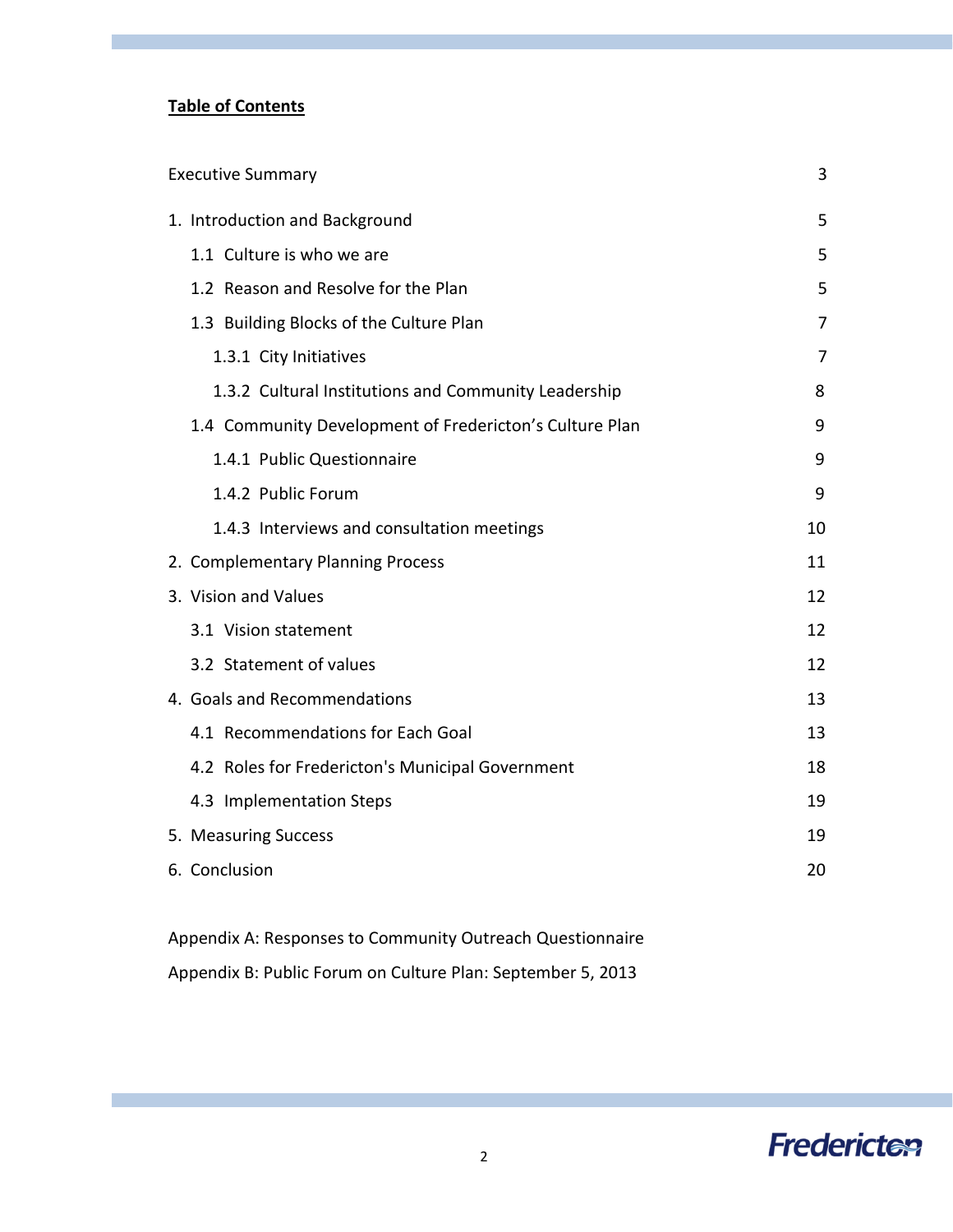#### **Executive Summary**

Culture can be one of the most important measures of our quality of life, our creativity, our prosperity and our health. It adds to our sense of belonging and contributing to our communities, and it is entwined with all facets of our lives. Culture is one of the most important determinants we can offer to present and future generations to make them feel connected and engaged with society.

The City of Fredericton recognizes the great value and consequence of the arts and culture in the life of our community. It recognizes that a rich artistic tradition builds social cohesion through the flow of energy and ideas, affirms the community's sense of pride and identity, and contributes to economic prosperity. As a Provincial Capital, as host to major educational institutions, and as a centre for commerce, research and technology, the City of Fredericton understands that culture and the arts are key to building a vibrant and sustainable community.

Fredericton has fostered a significant cultural landscape for generations, if not millennia. Long before the founding of Fredericton by the Loyalists in the 1780s, the region has been the home of the Maliseet First Nation for thousands of years, while this area along the St. John River was once the fortified capital of Acadia in the 1690s, as well as an Acadian village called Saint-Anne in the 1700s. Our cross-cultural nature runs deep.

Many Canadian cities recognize that there are four pillars to a sustainable city: Cultural vitality; Economic prosperity; Social equity; and Environmental responsibility. It is by recognizing the interconnections between these pillars, and balancing attention to each, that a vibrant community is sustained. Key to the health of a municipality's cultural vitality is the groundwork and adoption of a well-defined Cultural Plan.

The purpose of the Culture Plan is to identify goals and actions that will foster and strengthen Fredericton's cultural development over the next 3 to 5 years.

The specific objectives of the Fredericton Culture Plan are:

- Highlight the value of culture to the social and economic fabric of Fredericton;
- Motivate the City and its stakeholders to a plan of action;
- Set a framework of goals and specific actions for the City that unlock organizational, individual, and financial capital;
- Guide civic decision-makers and cultural stakeholders in operational changes and investments, and link cultural initiatives to wider City planning;
- Improve the lives of Frederictonians.

This Culture Plan has been prepared with substantial community involvement and consultation. The active, broader public was canvassed through a public survey questionnaire; interested citizens and stakeholders participated in a public forum; and cultural community leaders participated in interviews and round tables. The Plan was also developed while several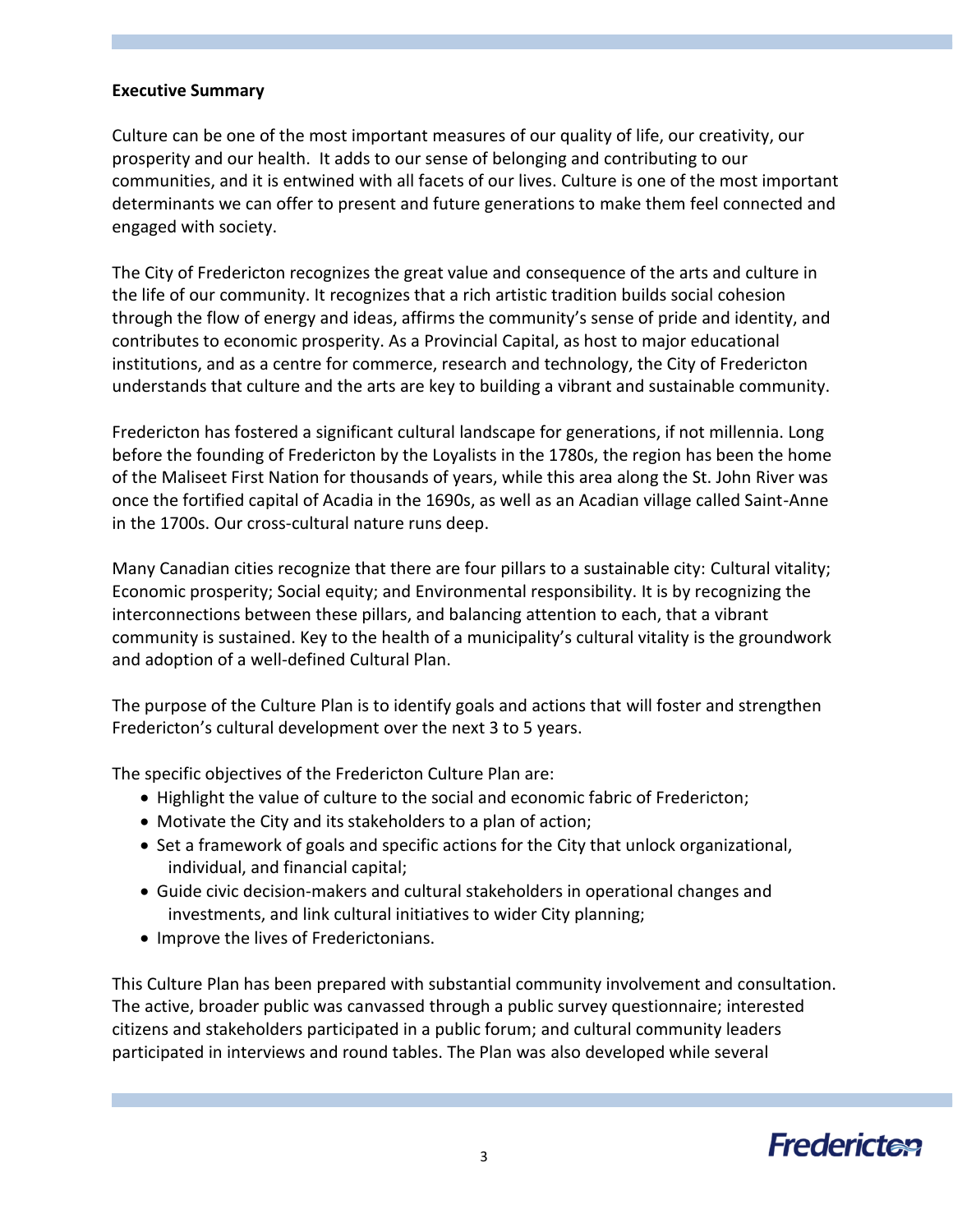complimentary planning processes were underway or recently completed in Fredericton: Vision 2020: Economic Development Plan, City Centre Plan, Performing Arts Centre Feasibility Study, Garrison Master Plan, Main Street Urban Design Plan.

The proposed vision statement of the City of Fredericton Culture Plan is: *Cultural experience, expression and participation are essential to Fredericton, inspiring us to be innovative, inclusive, creative and vibrant.*

Concurrently, a Statement of Values list was compiled to act as the inspiration for where the City and cultural community want to be in 3-5 years.

Fredericton's culture plan is organized around five goals (and related sub-recommendations), reflecting consensus around the key themes that emerged during the public consultations:

- **I. INTEGRATE THE ARTS AND CULTURE IN DAILY LIFE**
- **II. EMBRACE DIVERSITY AND SUPPORT COLLABORATION**
- **III. ENCOURAGE SUSTAINABILITY IN THE CULTURAL SECTOR**
- **IV. SUPPORT THE DESIGN OF GREAT SPACES AND PLACES**
- **V. UNDERSTAND AND EMBRACE CULTURE'S ECONOMIC VALUE**

There are numerous roles for City Council and the wider municipal government to play in the implementation of a culture plan. It is important to recognize these roles as follows: Leader, Instigator/Convener, Regulator, Operator, Funder, Monitor, and Land/Asset Owner. The City's Arts and Culture Advisory Committee can help the City to fulfill these roles. In addition, the wider community has a tremendous role to play in this initiative.

The implementation steps will revolve around a series of short, medium, and long-term actions, which will be identified in the next phase of this project. Since priority, investment, and timing are all matters for Council to decide, the actual sequencing will be reviewed and decided annually if not more frequently. To measure progress, the City's Economic, Development, Tourism and Culture Division could report regularly on several metrics.

This Culture Plan aims to integrate Fredericton's art, culture, economic development, heritage, and sense of community. Understanding the remarkable achievements of the City over generations, this document presents a set of values, goals and objectives, and recommended actions for guiding the City over the next three to five years and beyond.

With wide community involvement and integrity of vision as keystones, the new Culture Plan will pay great dividends. Investment in arts and culture should be considered a win-win investment in the citizenry of Fredericton: it promotes public and private sector economic growth, it brings capital and entrepreneurship to the community, and it makes our city a much better place to live – plain and simple. We encourage a new way of thinking where the City views its activities through a cultural lens.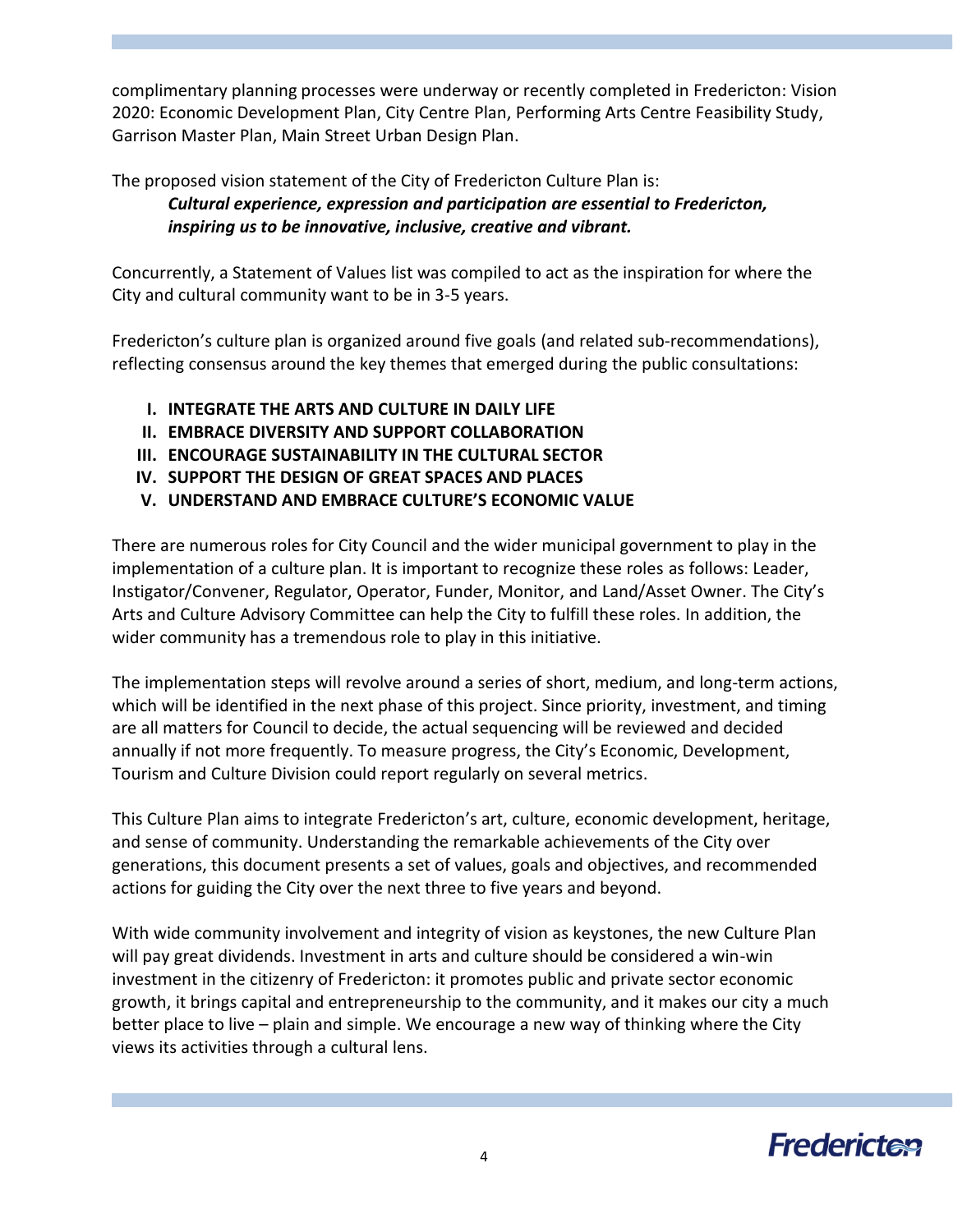### **1. Introduction and Background**

#### **1.1 Culture is who we are**

Culture can be one of the most important measures of our quality of life, our creativity, our prosperity and our health. It adds to our sense of belonging and contributing to our communities, and it is entwined with all facets of our lives. Culture is one of the most important determinants we can offer to present and future generations to make them feel connected and engaged with society.

The City of Fredericton recognizes the great value and consequence of the arts and culture in the life of our community. It recognizes that a rich artistic tradition builds social cohesion through the flow of energy and ideas, affirms the community's sense of pride and identity, and contributes to economic prosperity. As a Provincial Capital, as host to major educational institutions, and as a centre for commerce, research and technology, the City of Fredericton understands that culture and the arts are key to building a vibrant and sustainable community.

Fredericton has fostered a significant cultural landscape for generations, if not millennia. Long before the founding of Fredericton by the Loyalists in the 1780s, the region has been the home of the Maliseet First Nation for thousands of years, while this area along the St. John River was once the fortified capital of Acadia in the 1690s, as well as an Acadian village called Saint-Anne in the 1700s. Our cross-cultural nature runs deep.

With notable instances of natural and built heritage at our fingertips, our citizens have benefited enormously from our ability to protect and promote these facets of our region, but we have to be continuously diligent to maintain them. While Fredericton has often punched far above its weight in the realms of visual art, music, literature, fine craft and theatre for years, there is great opportunity to grow these disciplines for the benefit to the City, Province, and the entire country. Other cultural pursuits such as dance, architecture, design, film & media, among others, are practiced by professionals in Fredericton, and should similarly be supported and enhanced for the benefit of our quality of life and for substantial economic and social growth.

# **1.2 Reason and Resolve for the Plan**

Many Canadian cities recognize that there are four pillars to a sustainable city:

- Cultural vitality;
- Economic prosperity;
- Social equity; and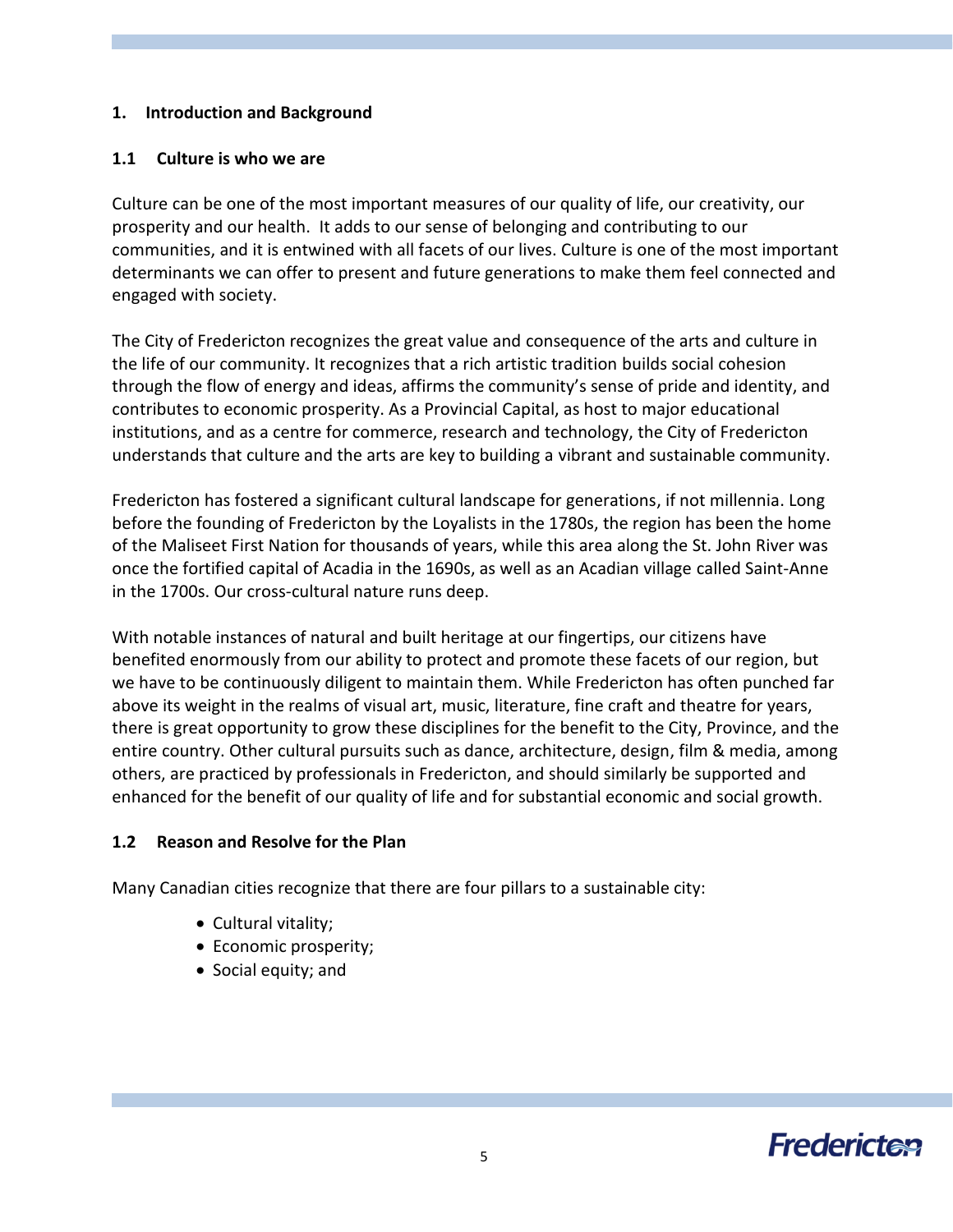$\bullet$  Environmental responsibility.<sup>1</sup>

All of these pillars are important and each requires focused and dedicated attention by the municipal government and by the community as a whole. It is by recognizing the interconnections between these pillars, and balancing attention to each, that a vibrant community is sustained. Key to the health of a municipality's cultural vitality is the groundwork and adoption of a well-defined Cultural Plan.

In the spring of 2013, Fredericton City Council authorized the Department of Growth and Community Services to undertake a Culture Plan for the city. Substantial research and analysis (including public consultations and surveys) were undertaken to lay the groundwork for a new City of Fredericton Culture Plan. Any exercise of this nature and scope needs to be aspirational; understanding that it is not meant to be a loading of new burdens onto the municipality (financial, organizational or otherwise), but rather the encouragement of the civic administration to succeed as a committed arts & cultural champion. City officials and staff should feel part of a closely knit community/partner/city effort whose enthusiasm and energy will rely on all parties, as together we can achieve much more than as individuals racing after a challenging goal.

This Culture Plan proposes that the primary role of the City of Fredericton in local cultural development is to act as a catalyst for culture. The city should embrace the role of being a cultural convener and supporter. The purpose of the Culture Plan is to identify goals and actions that will foster and strengthen Fredericton's cultural development over the next 3 to 5 years.

The specific objectives of the Fredericton Culture Plan are:

- Improve the lives of Frederictonians.
- Highlight the value of culture to the social and economic fabric of Fredericton;
- Motivate the City and its stakeholders to a plan of action;
- Set a framework of goals and specific actions for the City that unlock organizational, individual, and financial capital;
- Guide civic decision-makers and cultural stakeholders in operational changes and investments, and link cultural initiatives to wider City planning;

Municipalities across Canada, and indeed globally, are making significant investments in cultural planning.<sup>2</sup> For example, the Province is currently about to adopt a renewed cultural policy, and in early 2013, the City created the Economic Vision 2020 Strategy in which culture was explicitly mentioned as part of the economic strategy. The time is right to establish a Culture Plan for

http://www.creativecity.ca/about-the-network/history.php

 $\overline{a}$ 

 $1$  Kingston, ON and Waterloo, ON are among those that have acknowleged these four pillars in their own Cultural Plans. For background, see [http://socialsciences.uottawa.ca/governance/eng/documents/IntegratingCultureinSustainableCommunities](http://socialsciences.uottawa.ca/governance/eng/documents/IntegratingCultureinSustainableCommunities-final.pdf)[final.pdf](http://socialsciences.uottawa.ca/governance/eng/documents/IntegratingCultureinSustainableCommunities-final.pdf) and http://www.ces.uc.pt/myces/UserFiles/encontros/1097\_DUXBURY\_Torres\_Vedras\_05.09.2012.pdf <sup>2</sup> For evidence of this, see the recent establishment and work of the Creative City Network of Canada at: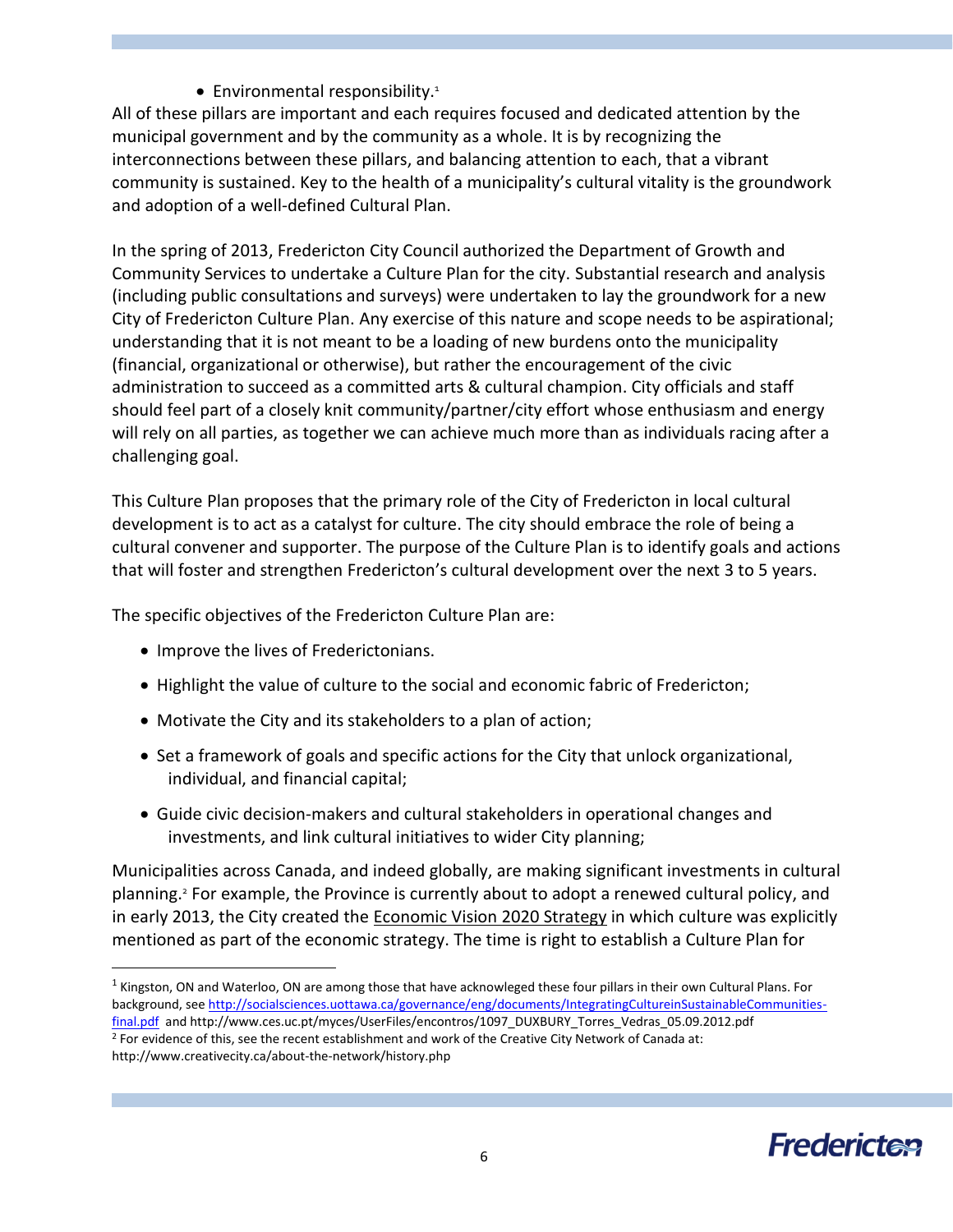Fredericton that encourages consideration of culture in all facets of municipal government planning and decision-making, to help ensure that their actions contribute to building a vibrant cultural landscape.

# **1.3 Building Blocks of the Culture Plan**

Culture planning is based on understanding local cultural assets, both tangible and intangible, strengths and opportunities, gaps and challenges. It is rooted in community engagement and the community's desires for local cultural development.

A scan of the cultural environment in Fredericton presents a solid foundation upon which to build the City's Culture Plan. Over the last decade or so, the municipal government has undertaken important initiatives to develop cultural activities and infrastructure. As well, parallel cultural institutions beyond the City's purview have progressed. The actions of the City in partnership with independent cultural institutions are the building blocks of a strong Culture Plan. This Plan will help guide Fredericton's growth and the development of cultural institutions, activities, and initiatives.

# **1.3.1 City Initiatives**

 $\overline{a}$ 

The City has launched a number of key initiatives over the last several years to establish a more pronounced cultural foundation and presence. They include:

- **Heritage and Culture Focus:** Created the Heritage and Cultural Affairs Division in 1999 through Development Services<sup>3</sup>;
- **Arts, Culture and Heritage Funding Program:** Established juried funding programs to support local cultural projects and activities;
- **Arts Policy:** Created a Municipal Arts Policy in 2003 which committed Fredericton to support arts and cultural activities, and leading to new initiatives;
- **Cultural Development Officer:** Created a dedicated full time position;
- **Discretionary Grant Program:** Created a mechanism and budget to fund cultural organizations;
- **Cultural Capital of Canada:** Developed the case for the City's designation as a Cultural Capital by the Department of Canadian Heritage in 2009. This included funding for a range of celebratory and legacy projects;
- **Arts and Culture Advisory Committee:** Established by Council in 2013;

<sup>&</sup>lt;sup>3</sup> Heritage is now part of the Community Planning Division in the Growth and Community Services Department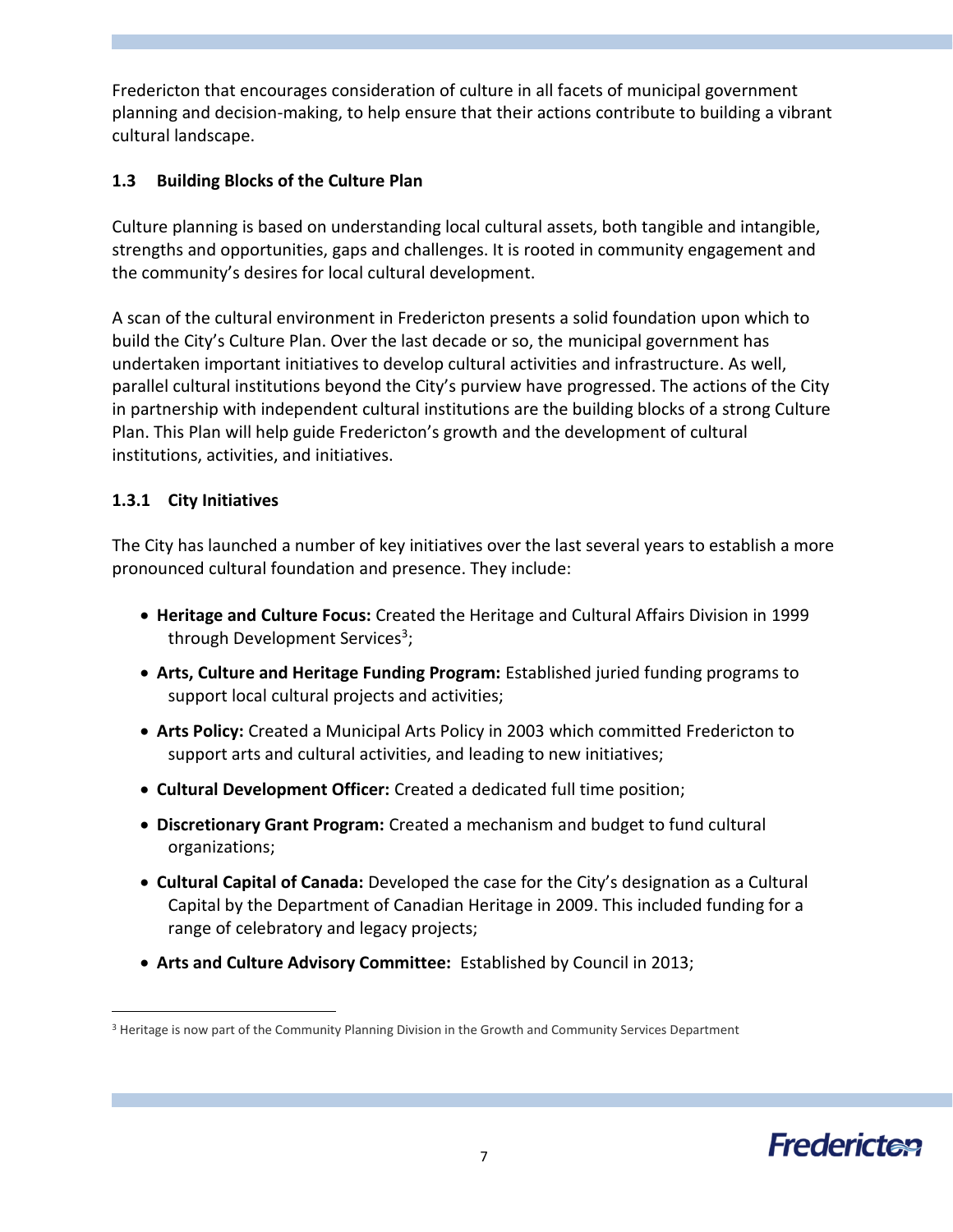- **Public Art:** Promoted and sponsored several downtown juried public art projects by professional artists, with more to come in the future;
- **The Playhouse:** Purchased by the City with a new management board set in place with annual funding. This led to a wider reach and number of performance offerings;
- **Tourism Program:** Active in arts programming even prior to culture becoming part of official City policy, and has supported the growth and development of festivals;
- **Garrison District:** Invested in this National Historic Site through building enhanced Infrastructure and tourism programming;
- **Economic Development, Tourism & Culture:** Aligned City's administrative structure to position culture alongside economic development;
- **Municipal Art Collection:** Developed an initial collection displayed in City Hall and other public spaces; and
- **Cultural Programs and Activities:** Catalyzed new public activities, such as "Culture Crawl," "Doors Open," exhibits at the city hall gallery, and poetry readings.

# **1.3.2 Cultural Institutions and Community Leadership**

Fredericton has continued to enhance its cultural presence by building on historical strengths in many cultural categories. Each of these is a source of richness for Fredericton and rests on the foundation of eminent cultural institutions created by community leaders. (See figure 1, below). These institutions have become part of a thriving cultural ecosystem of artists, arts organizations, performers and performances, exhibits, events, festivals and showcases that are treasured by residents and visitors alike. Within Fredericton's cultural ecosystem, there is continual evolution, innovation, and collaboration that provide a solid base for building progressive and rewarding cultural relationships into the future.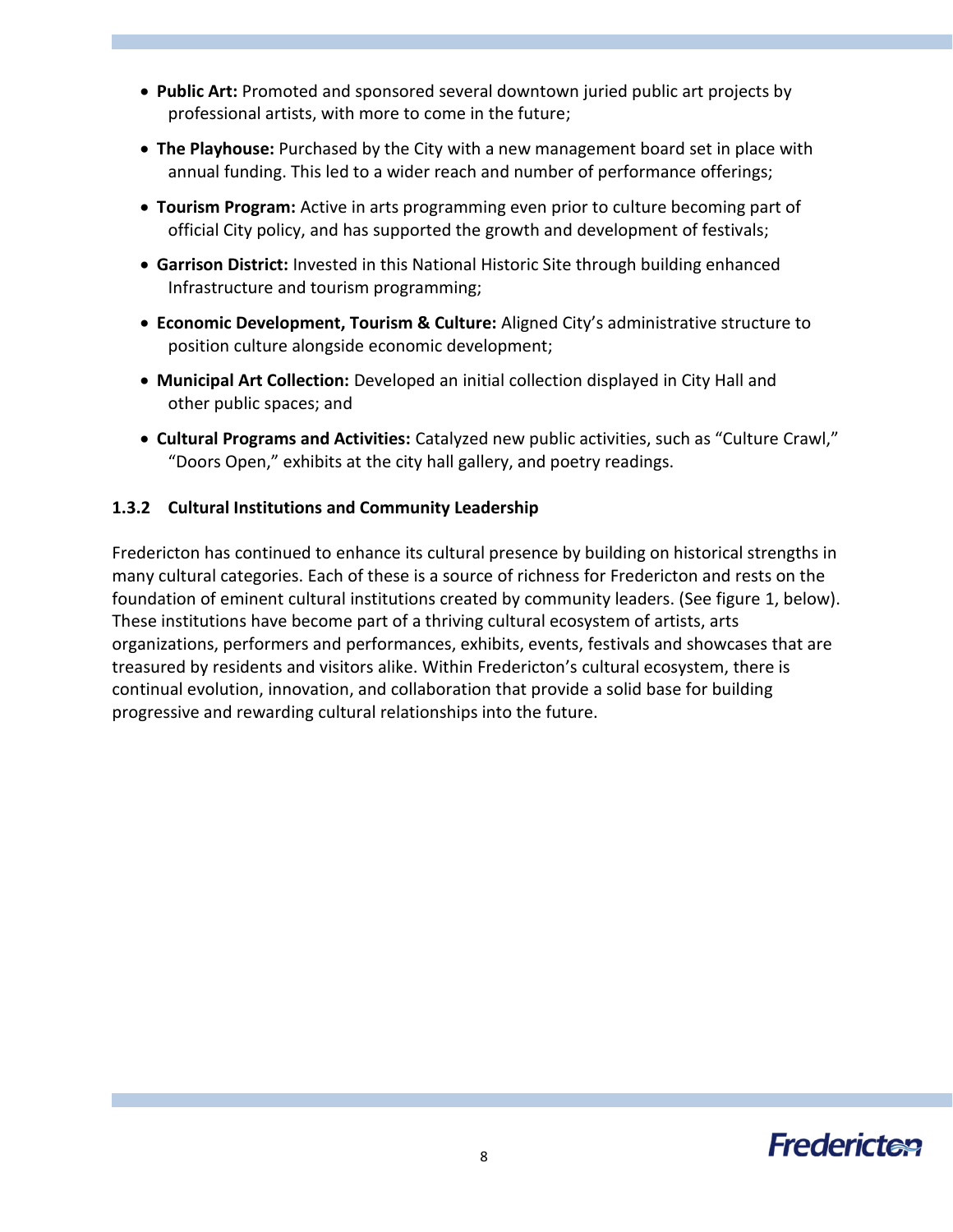# **Figure 1 Fredericton's Cultural Framework**



#### **1.4 Community Development of Fredericton's Culture Plan**

This Culture Plan has been prepared with substantial community involvement and consultation. The active, broader public was canvassed through a public survey questionnaire; interested citizens and stakeholders participated in a public forum; and cultural community leaders participated in interviews and round tables.

#### **1.4.1. Public Questionnaire**

Over 300 people responded to a questionnaire that was made available both online and gathered from individuals attending events at Harvest Jazz and Blues Festival, Centre Ste. Anne open house, Theatre New Brunswick, and University of New Brunswick Homecoming, as well as by individuals in the downtown core, the Boyce Farmers Market, and the Northside Market. Many participants at the public forum completed a questionnaire, and others did so directly online. The sentiments expressed by the public contributed directly to building the Culture Plan.

The compilations of responses are shown in **Appendix A**, with highlights summarized below:

 **Fredericton is a leading/emerging city** – The continued growth and viability of the City was a top priority. The recognition of Fredericton as a leading/emerging city in Eastern Canada, capable of attracting/retaining productive citizens, is of vital importance. An overall sense of civic pride and a generalized view of Fredericton as a special or "hidden" city prevails.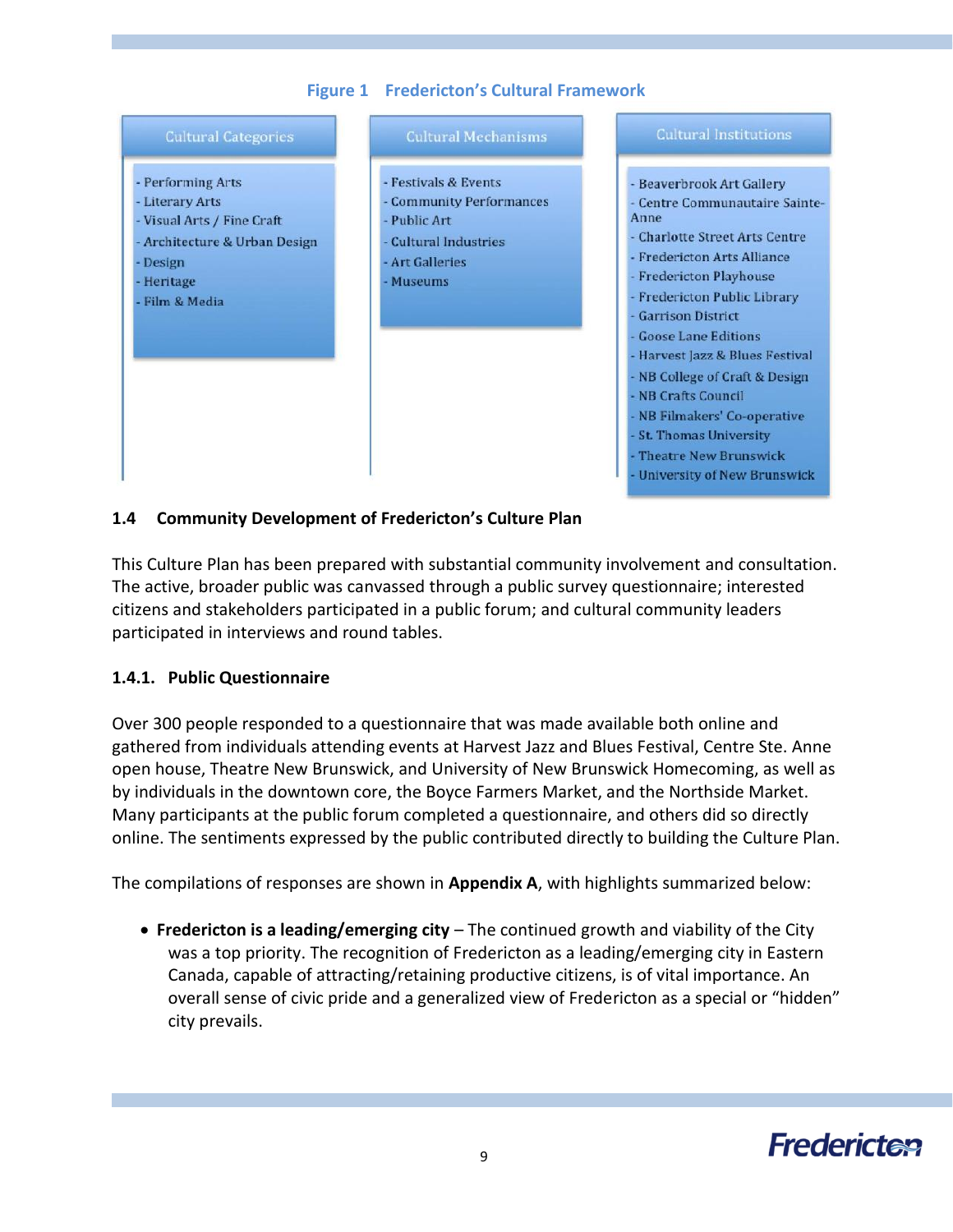- **Culture is very important to Fredericton** The majority of respondents agreed that arts and culture is "very important", especially essential in the attraction of new residents and for the retention of youth.
- **Fredericton's culture should be vibrant, dynamic and exciting** Most respondents felt that Fredericton is better known for its heritage. When asked what Fredericton should aspire to, there was a strong emphasis on the 'cool'. While this may reflect the nature of the events where people were canvassed, it is a strong sentiment, nonetheless.
- **Culture has a broad definition** Respondents think of culture as a broad set of activities including parks and trails, public libraries, farmers market, movies, events at the Playhouse, music festivals, etc... This integrated view reinforces the need to approach culture as part of a wide range of services and community infrastructure.

# **1.4.2 Public Forum**

A well-attended public Forum of cultural stakeholders and interested citizens was held to discuss the needs and rationale for a Culture Plan. The discussion groups were asked to consider issues, opportunities and initiatives related to Fredericton culture. The main themes and discussion areas are summarized in **Appendix B**, with these highlights:

 **Awareness of the arts** - Awareness of the arts is a first step toward supporting public policies that foster arts and culture. Orienting citizens to the benefits of the arts, such as economic generation, tourism revenues and quality of life can strengthen policy and improve buy-in from stakeholders. Fredericton's citizens generally understand the importance of arts and culture, but City programs and policies need to be reviewed to ensure they are aligned

with this priority to the best of their ability.

- **Institutional knowledge and synergies** Sharing institutional knowledge and Interorganizational cooperation to leverage the cultural potential of Fredericton. The City must take a leadership role in helping to open dialogues, cooperation, and potential business opportunities, with the potential for growth across the cultural community.
- **Facilities**  There appears at present to be gaps in arts and culture infrastructure including small and affordable workspaces for artists, and rehearsal and performance spaces for theatre groups.
- **Cultural activities** There are plenty of cultural activities centered in the downtown, but less in other parts of the community. While the downtown cultural focus is healthy and desirable, reasonable efforts should be made to not discount cultural activities in other areas of Fredericton, if appropriate.
- **Cultural districts** The concept of cultural precincts or districts was discussed at length. Such districts where interactions among government, private business, artists, and local citizens occur can foster the growth and expansion of cultural and artistic pursuits.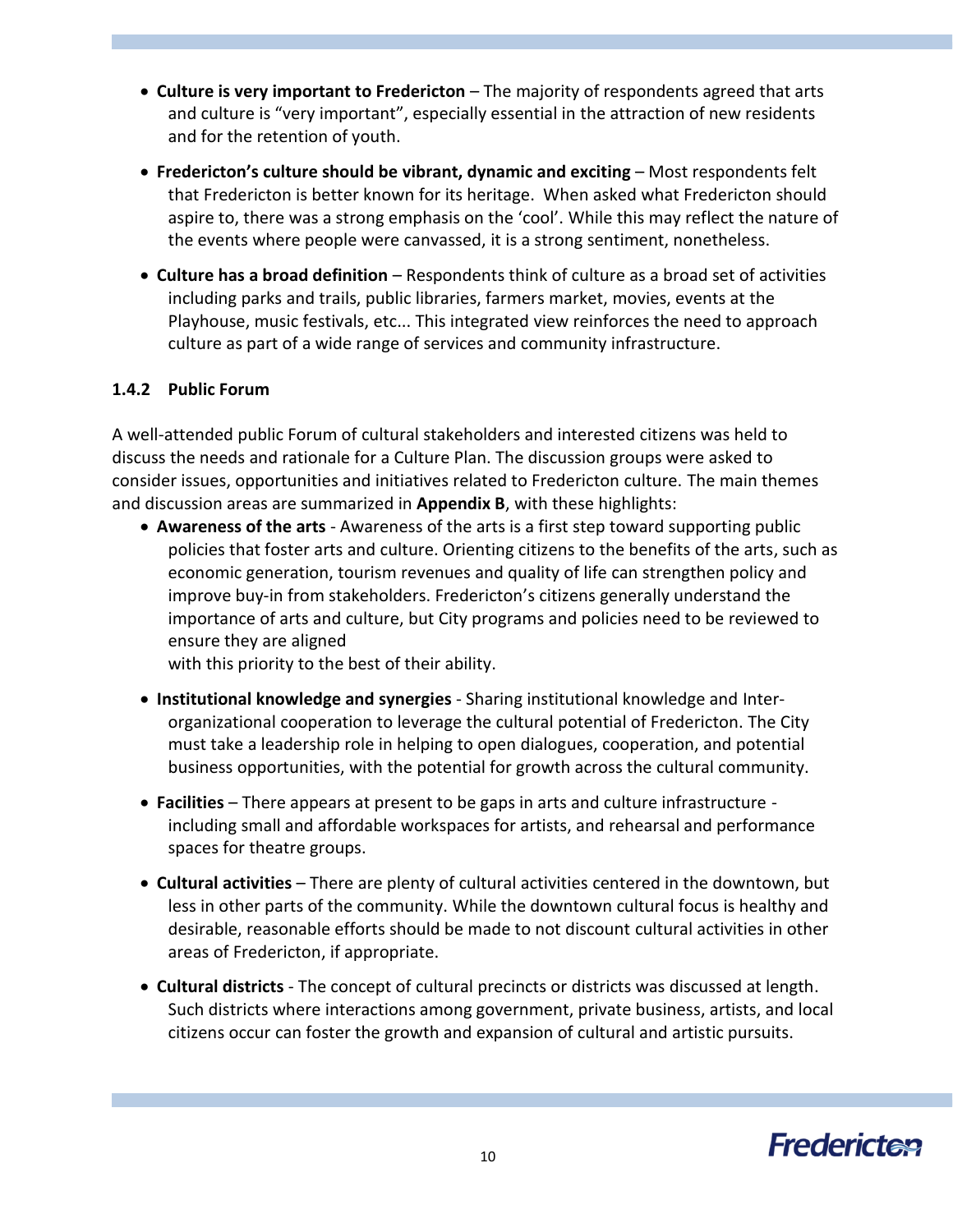**Public programming** - Public arts programming was a prevalent theme. The cutting of arts programs in public schools led many to express concern about potential gaps in a child's cultural learning. The City should be aware of these gaps and address where appropriate.

# **1.4.3 Interviews and Consultation Meetings**

A series of interviews and roundtable meetings were conducted with Fredericton's cultural and community stakeholders, including the Arts and Culture Advisory Committee. These meetings were crucial to the development of the vision, goals, and implementation strategies of the Culture Plan.

Following are highlights of the discussions:

- A renewed and coordinated approach to culture would serve Fredericton well. Fredericton has a solid cultural tradition, but there was a sense that it was now time to better coordinate activities and initiatives, and place a higher priority on the realization of cultural goals. Suggestions included:
	- $\geq$  Celebrate contemporary arts and culture better, along with multi-ethnic and multi-generational influences.
	- $\triangleright$  Clearly and vigorously promote Fredericton's role as provincial capital and a cultural crossroads.
	- $\triangleright$  Provide incentives for quality built heritage restoration/redevelopment and continue to expand the uses of the Garrison District for public arts and mixed use development.
- Our community's focus on cultural tourism is a natural building block as arts and culture are symbiotic with tourism investments/initiatives. Some commented that an arts and culture lens should be applied to all future development, e.g. along the riverfront. Such development should integrate tourism, transportation, built heritage, public art and retail/commercial development.
- While many Frederictonians participate actively in arts and cultural activities, there was recognition that a number of arts organizations lack stable funding to serve this need. Greater collaboration around tools, physical assets, marketing and services could be extremely helpful. There was a sense of needing greater availability and coordination with city staff to facilitate planning, administration, and navigating regulations for festivals and events.
- There was a strong desire to have more effective policies, standards and regulations related to design excellence, architecture, and heritage preservation.
- There was recognition that a Culture Plan would be supportive of Fredericton's economic development. The Culture Plan would be complementary to tourism objectives,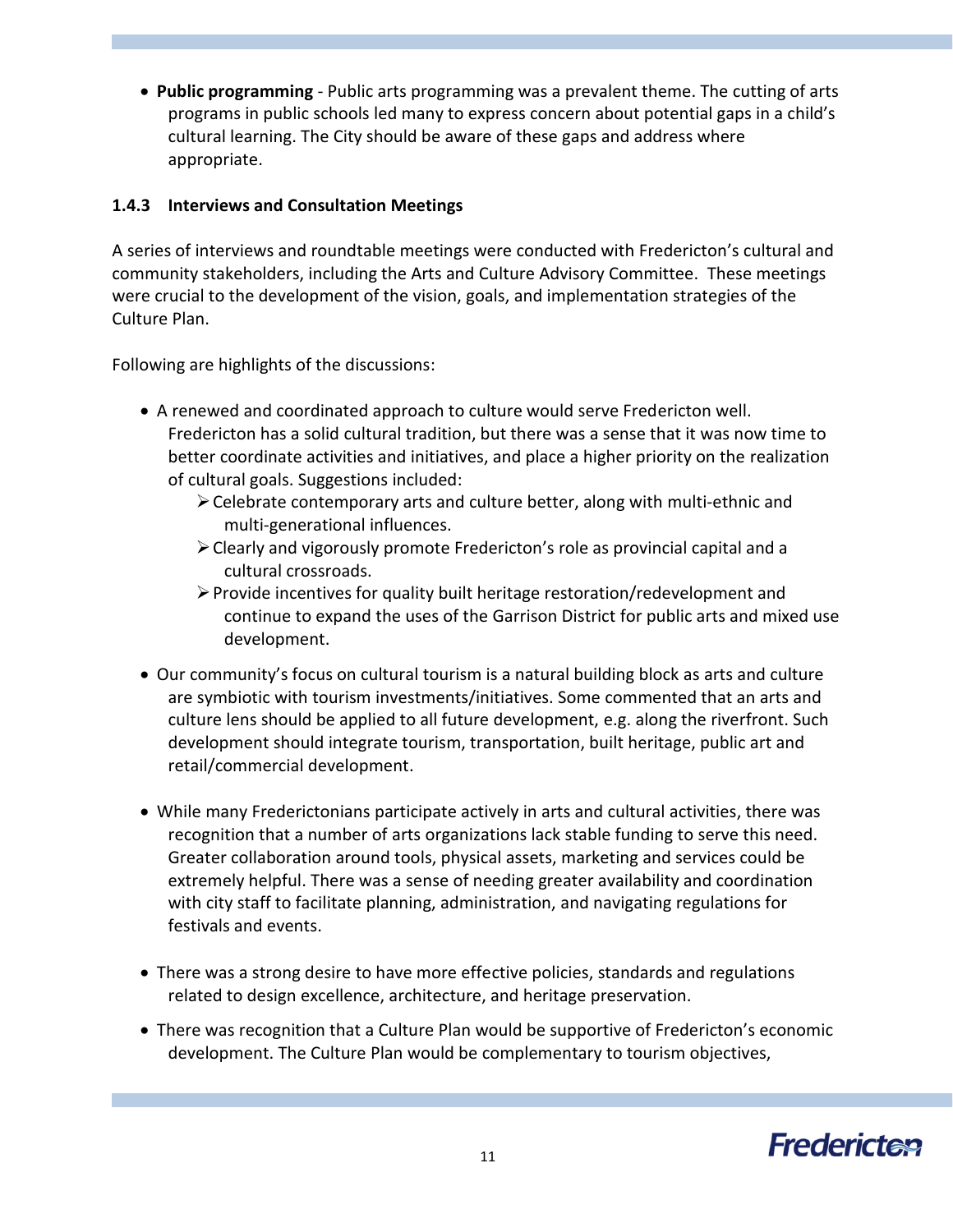Economic Development's 2020 vision, the investment in new integrated performance facilities, and the City Centre Plan. It was felt that a coordinated approach to city development will reap the greatest benefits for the whole community and region.

• Service Level Agreements with existing organizations such as the Charlotte Street Arts Centre would enable more arts and culture programs to be delivered in the community more efficiently than directly by the City.

# **2. Complementary Planning Process**

The Culture Plan was developed while several complimentary planning processes were underway or recently completed in Fredericton:

- **Vision 2020: Economic Development Plan**: Fredericton's Culture Plan dovetails the 2013 Economic Development Plan which lists arts and culture as an emerging growth area. The Culture Plan agrees with the "Vision 2020" plan, namely cultural designation of downtown places, refurbishing heritage facilities, creating shared spaces for artists, and sharing assets among cultural organizations.
- **City Centre Plan**: The City Centre Plan has significant crossovers with the Culture Plan, including support of heritage preservation initiatives, public art, streetscapes, festivals and events.
- **Performing Arts Centre Feasibility Study**: Citizen feedback points to the key role the Playhouse enjoys in the region. A downtown facility that fits the future performance needs of the community will play a central role in cultural and economic development.
- **Garrison Master Plan**: Garrison Plan The Garrison District Plan will provide an overall vision for the City's primary cultural-heritage-festival district downtown. The exercise will bring together various Historic Garrison District owners and stakeholders to develop a long-term vision for the site that will compliment both the City Centre Plan and the City's Culture Plan.
- **Main Street Urban Design Plan** The Main Street Urban Design Plan will provide a vision for one of the busiest areas of the city that will include cultural amenities such as entertainment opportunities, enhanced streetscapes and public art.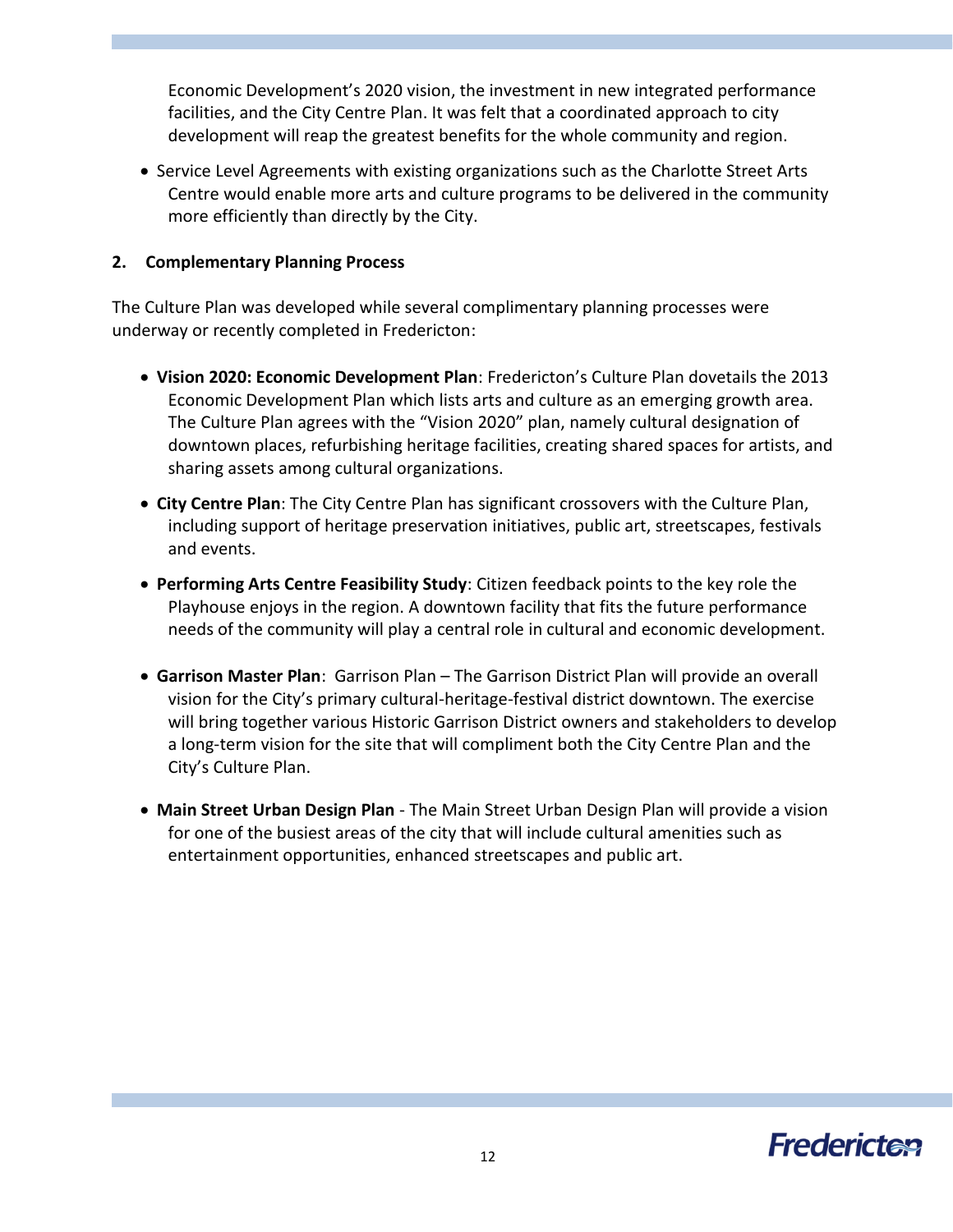# **3. Vision and Values**

### **3.1 Vision statement**

The vision is intended to describe our ideal future and should inspire and provide focus for civic and community action over time. The vision should reflect the community's priorities and paint a picture of Fredericton's ideal cultural future. The proposed vision statement of the City of Fredericton Culture Plan is:

# *Cultural experience, expression and participation are essential to Fredericton, inspiring us to be innovative, inclusive, creative and vibrant.*

#### **3.2 Statement of values**

These values are the foundation of the City of Fredericton Culture Plan and act as the inspiration for where the City and cultural community want to be in 3-5 years.

- We know future cultural development must be **authentic and true** to collective past and present realities;
- We see **vision, leadership and commitment** as fundamental to encouraging culture to thrive;
- We recognize that empowering citizens to effect change is essential to **community and cultural development**;
- We commit to developing **cultural literacy** and a broad appreciation of arts and culture, which can contribute to the overall wellbeing of our citizenry;
- We strive to be **inclusive and collaborative**, working together to enable all residents and visitors to engage in cultural pursuits and achieve shared cultural goals;
- We understand that culture and heritage define individual and shared **identities** that shape the community;
- We believe that a **livable city** requires balanced attention to economic, environmental, social, and cultural strategic priorities;
- We value **creativity and risk-taking** as essential to innovation and progress, creating new opportunities and addressing new challenges;
- We will celebrate Fredericton's **uniqueness** as the Province's **capital city**;
- We will **preserve, commemorate, and refurbish** our built heritage, and **encourage** contemporary design excellence in our architecture and infrastructure;
- We believe the creative output of artists and cultural entrepreneurs should aspire to produce projects, activities, performances and presentations of **integrity and quality**.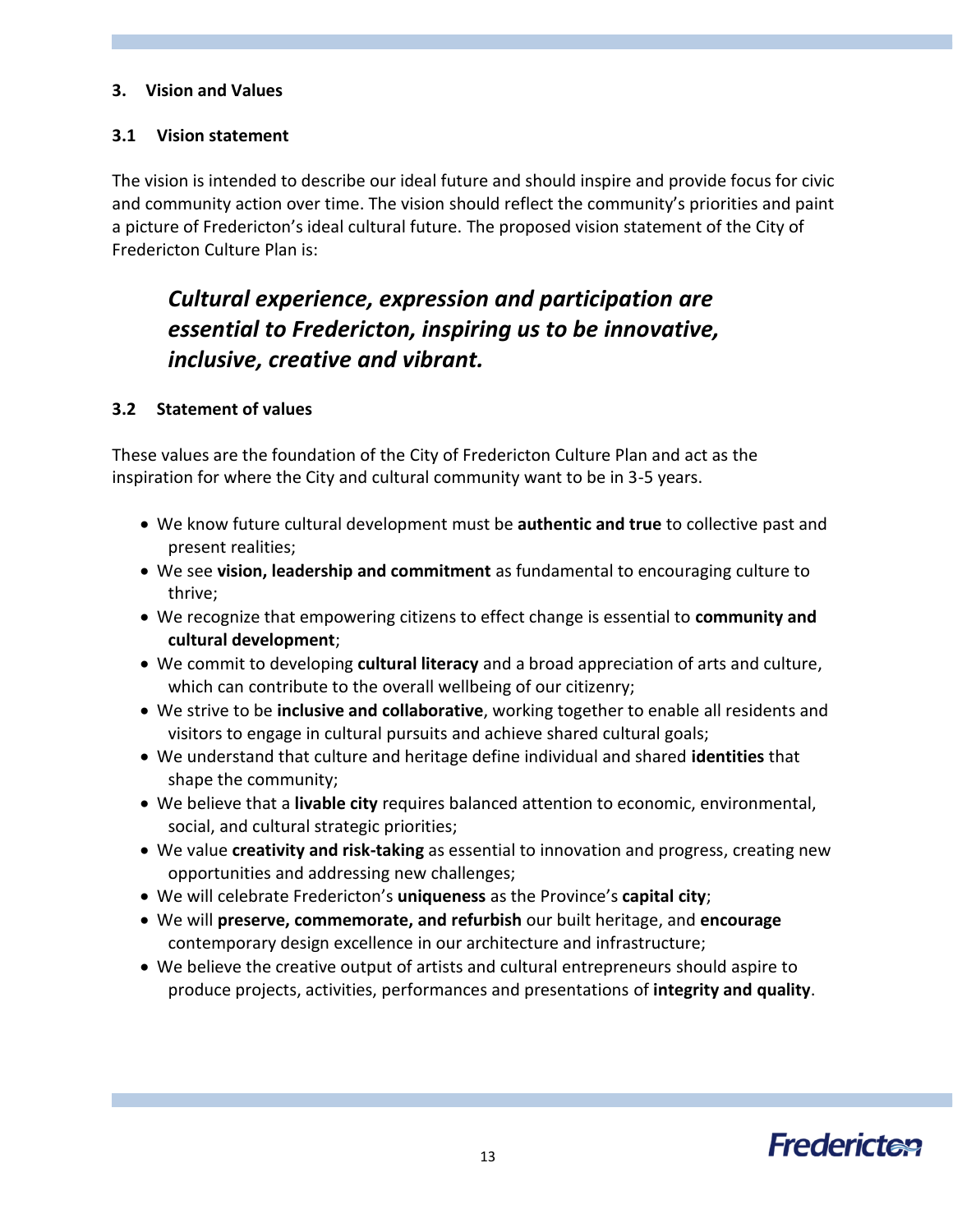# **4. Goals and Recommendations**

To achieve the community's vision for culture, Fredericton's culture plan is organized around **five goals**. The goals reflect consensus around the key themes that emerged during the public consultation process.

# **I. INTEGRATE THE ARTS AND CULTURE IN DAILY LIFE**

- **II. EMBRACE DIVERSITY AND SUPPORT COLLABORATION**
- **III. ENCOURAGE SUSTAINABILITY IN THE CULTURAL SECTOR**
- **IV. SUPPORT THE DESIGN OF GREAT SPACES AND PLACES**
- **V. UNDERSTAND AND EMBRACE CULTURE'S ECONOMIC VALUE**

# **4.1 Recommendations for Each Goal**

The Culture Plan's goals need focused recommendations to ensure their success. It proposes the following for the City's consideration to properly implement the Culture Plan. These recommendations laid out in the body of this plan require specific related actions to be further developed by City staff in an implementation plan.

# **I. INTEGRATE THE ARTS AND CULTURE IN DAILY LIFE**

Fredericton has a tremendous cultural heritage and vibrant contemporary cultural life. Building on these strengths, the city should aim to increasingly incorporate art and culture throughout the community and make culture more deeply pervasive throughout municipal affairs and decisions involving physical infrastructure. A cultural lens should be applied from the get-go to all new or ongoing initiatives undertaken by the City. This will make Fredericton's citizens and government more open, inspired, engaged in community life, invested in their city, and enthusiastic about the future. It is win-win; not a burden. This goal encourages culture being increasingly integrated into people's lives at home, at work, in school, and in the wider community.

# **Recommendations:**

- Consider cultural opportunities and the broad nature of Fredericton's culture throughout all municipal operations and departments.
- Investigate similar recent approaches and best practices adopted by other mid-sized municipalities.
- Review existing municipal bylaws, regulations, guidelines and associated processes as they relate to arts and cultural matters. Revisit and revise as necessary to encourage and support cultural vibrancy.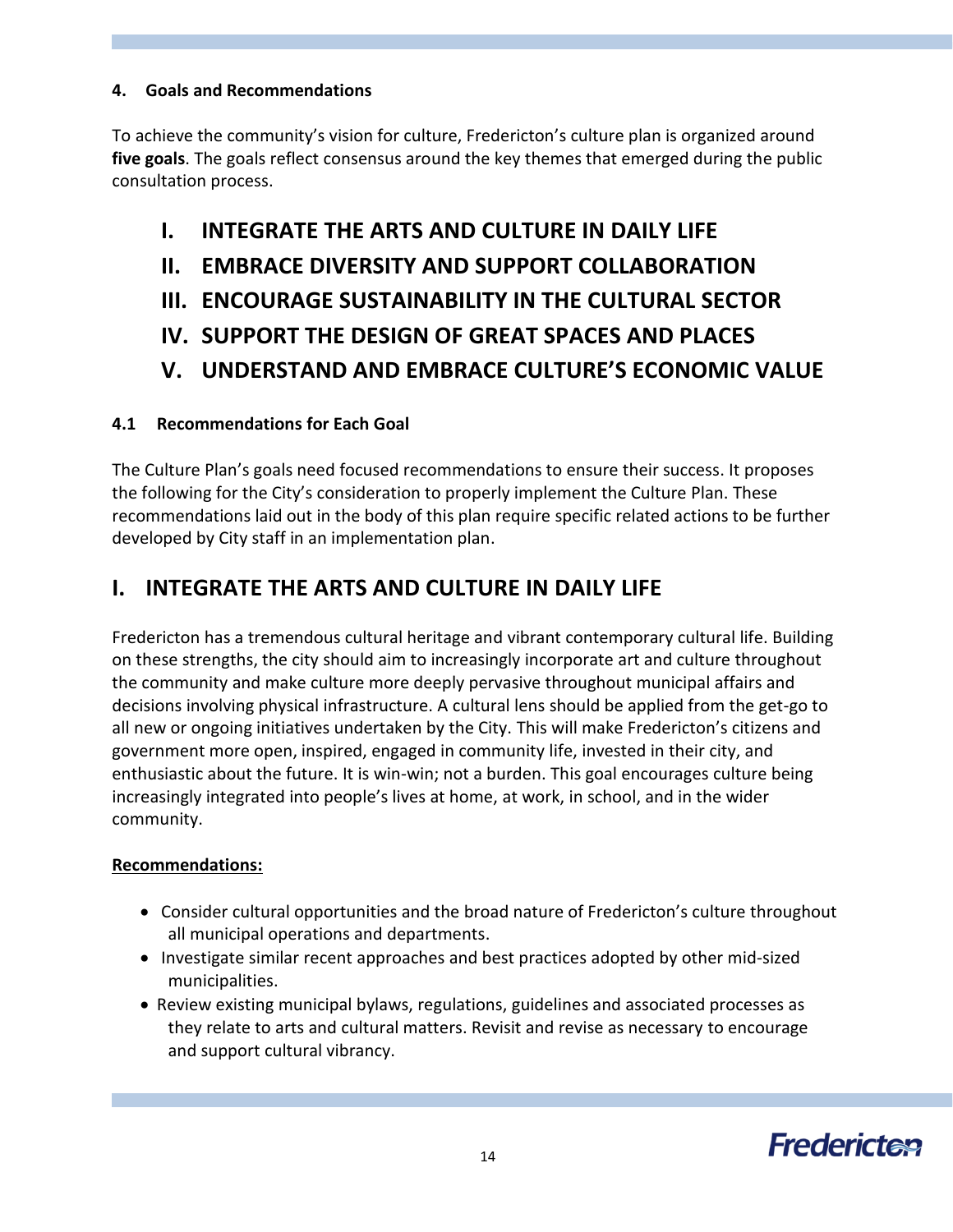- Increase the City of Fredericton's capacity to support collaborative activities in the festivals and events sector (these can be equipment, resources, expertise, etc.).
- Explore innovative ways to fund city-supported cultural activities and assets.
- Support arts exposure and learning opportunities for children and youth through current and future activities and programs.
- Develop recognition programs for the arts and culture sector (awards, profiles, etc.)

# **II. EMBRACE DIVERSITY AND SUPPORT COLLABORATION**

As New Brunswick's Capital City, every citizen of the province has a stake in Fredericton's cultural vibrancy. It should strive to be as inclusive as possible and create a sense of belonging for all. Culture can build community and offer everyone a stake in the wellbeing of the City by embracing diverse backgrounds and cultures, and encouraging interaction and collaboration among various communities and cultural stakeholders. Actions and initiatives that celebrate and build on community diversity can increase pride and participation from all corners of the population - creating a sense of belonging and dignity for everyone.

# **Recommendations:**

- Continue to develop arts and cultural opportunities throughout the city (festivals, public events, etc.) and develop strategies to involve/engage as many citizens as possible for these events.
- Pursue opportunities to build relationships and partnerships between the culture sector and other sectors of the local economy, with a focus on funding and support.
- Provide opportunities for networking, gathering, collaborations in the cultural sector
- Continue to acknowledge the cultural contributions and heritage of our three founding communities (First Nations, Francophone, and Anglophone), and expand opportunities and support for collaborative initiatives between these groups.
- Work with Aboriginal stakeholders to share integral local Aboriginal culture and heritage with the broader community.
- Celebrate Fredericton's diversity of population, while continuing to increase the participation of ethno-cultural communities in the broader Fredericton community.
- Initiate discussions with leaders of educational, religious and institutional facilities containing performance and studio venues to find ways to improve community access and foster community use.
- Work closely with Universities and Colleges to increase collaborations between campuses and the community.
- Work closely with youth and youth service providers to develop meaningful opportunities for youth-focused cultural experiences.
- Encourage barrier-free accessibility to as many cultural events and cultural sites as possible.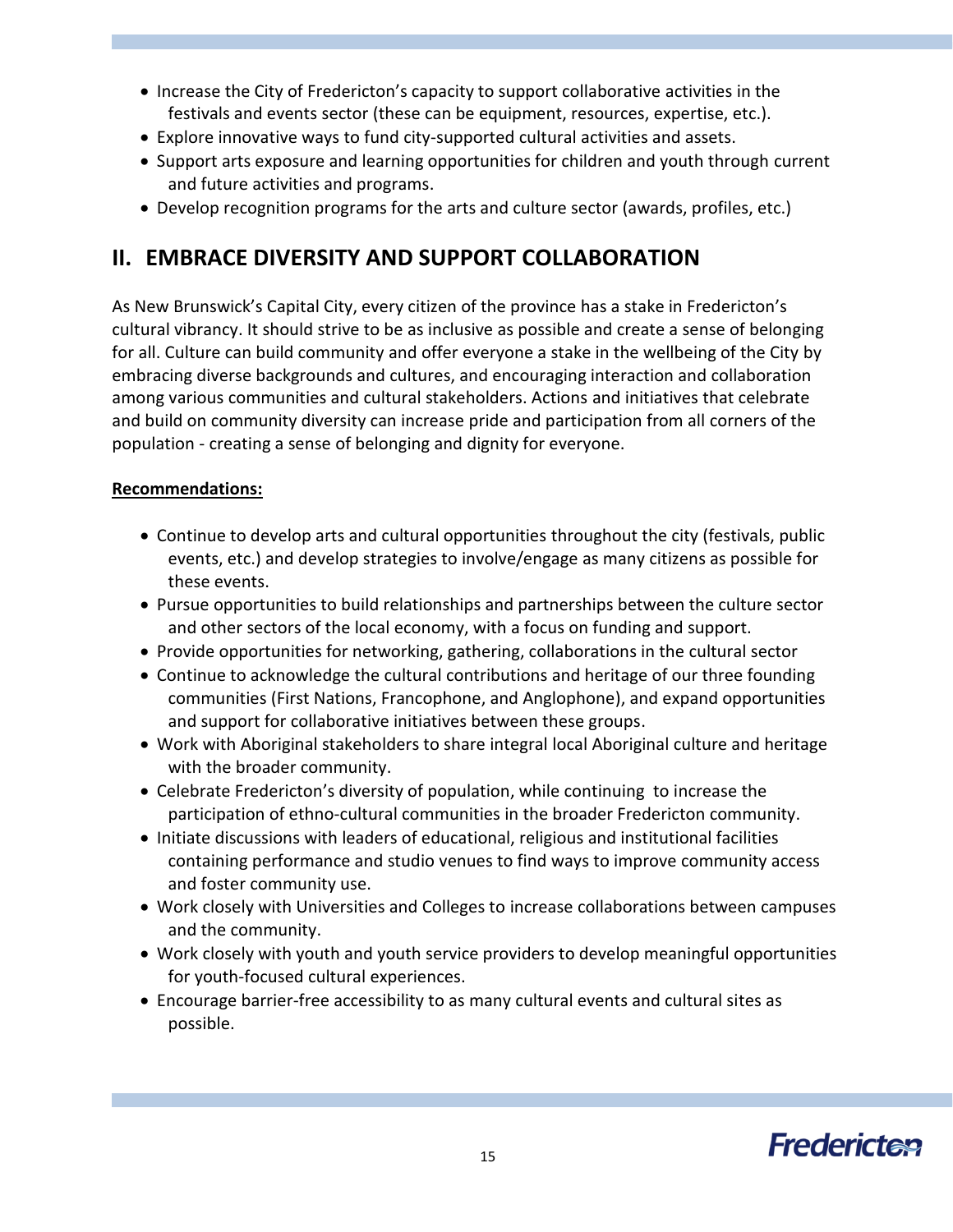Establish an arts and culture recognition program for local citizens and groups, similar to the city's longstanding Distinguished Citizen Award.

# **III. ENCOURAGE SUSTAINABILITY IN THE CULTURAL SECTOR**

A strong and sustainable arts and cultural community is critical to maintaining Fredericton's quality of life, tourism brand, youth/immigrant retention, and business attraction. The strengthening of arts organizations, arts activities, and arts facilities must lead toward greater sustainability. This, in turn, leads to a more secure foundation for both artists and the community, and more effective long-term operations planning.

# **Recommendations - Cultural Organizations and programming**:

- Conduct inventory and needs assessment of existing arts and cultural spaces (gap analysis). Incorporate this with any imminent Cultural Mapping exercises.
- Review discretionary grants program and the Arts, Culture & Heritage Funding Program to ensure they meet community ambitions and expectations.
- Work toward sustainable funding for non-profit cultural organizations which contribute to municipal objectives and Fredericton's quality of life.
- Create incentives for non-profit cultural organizations to build their organizational and human capacity in order to collaborate more effectively.
- Facilitate the communication of arts and cultural initiatives to the public.

# **Recommendations - Festivals and Events**:

- Foster a cooperative environment to share physical, staffing, and organizational resources among organizations of festivals and events.
- Support and promote the development and growth of new festivals and events, as well as the development of existing festivals to reach their artistic and audience potential.
- Support the contribution of successful festivals as destinations contributing to tourism and economic development.

# **Recommendations - Cultural facilities and venues (buildings, specialized facilities, open spaces, and artist workshops)**:

- Conduct inventory and needs assessment of existing arts and cultural spaces (gap analysis).
- Support the development of arts and cultural spaces where gap analysis demonstrates a need.
- Address the Playhouse's infrastructure deficit.
- Encourage landlords to offer affordable artists' studio and retail space in the downtown.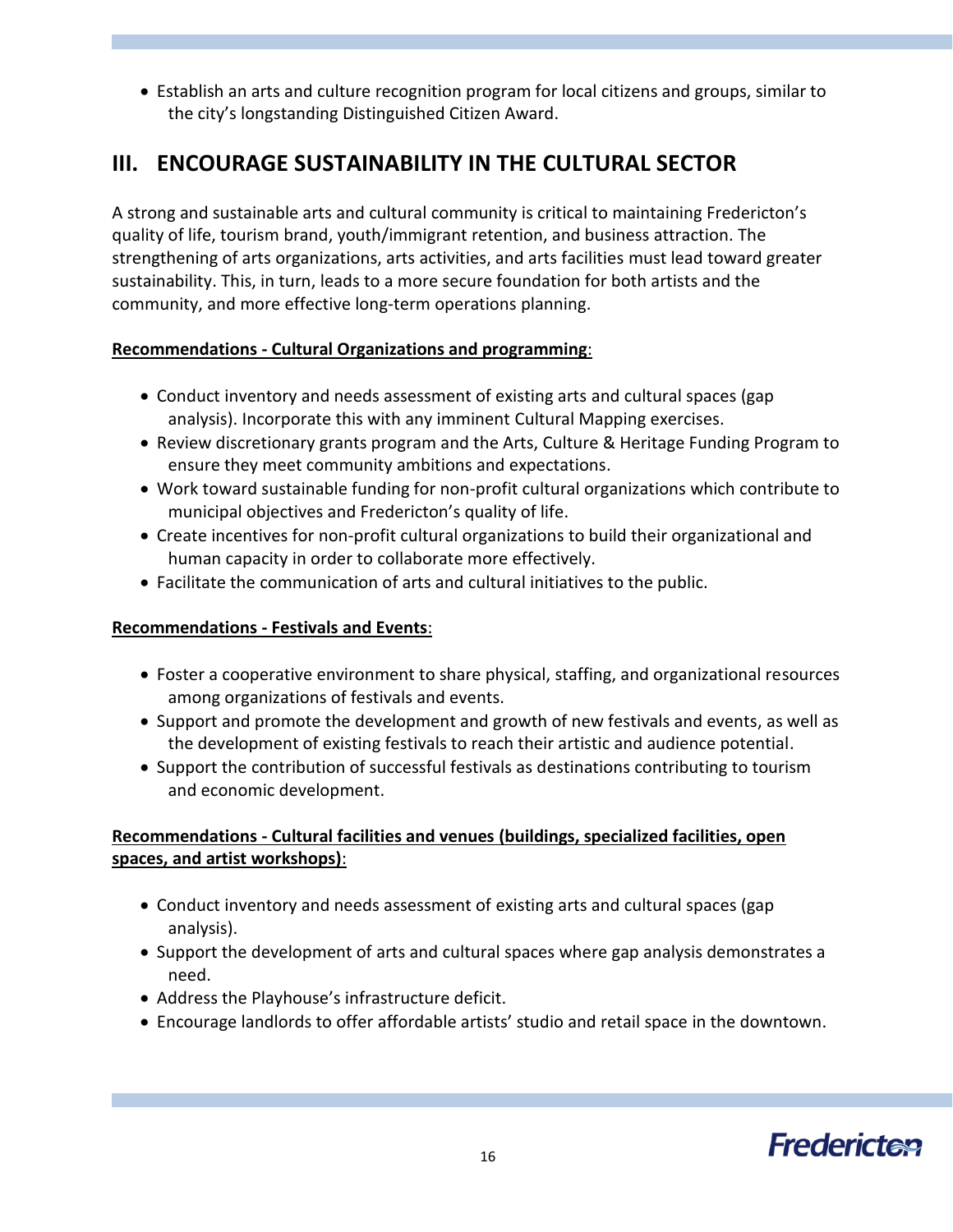# **IV. SUPPORT THE DESIGN OF GREAT SPACES AND PLACES**

Place building is critical to creating environments that encourage dynamic social and cultural interaction, energetic public gatherings, and simply beautiful, inspiring areas. Environments like these support and stimulate the arts, the community, the economy, and our overall quality of life. They foster greater public safety and encourage tourism.

The place building goal celebrates and encourages excellence in architecture and urban design, public art, as well as initiatives for heritage preservation. Building on our valuable heritage building stock, the City must ensure contemporary architecture and urban design reflect integrity, high quality, best practices and creative excellence. In recent years, the city has often underperformed in these areas and so the time is right to show leadership and stewardship.

The downtown core and its public spaces/infrastructure should include more designated areas for the promotion and presentation of arts and culture as well as sites for Public art. The promotion of public art is a key strategy to make visual art accessible and inspiring to the public by animating public spaces.

# **Recommendations - Downtown & urban spaces:**

- Ensure cultural opportunities are considered in the planning of new developments.
- Encourage and support the animation of spaces with cultural activities and programs.
- Apply a cultural lens to city infrastructure, services and other projects.
- Aligned with City Centre Plan, designate cultural districts around clusters, e.g. the Garrison District; Marysville mill area; Devon Riverfront/Walking Bridge/Roundhouse; and the Beaverbrook/Playhouse/Legislature area, for example.
- Encourage the cross-pollination of culture, creativity and ideas through the creation of "bumping places" for artists, entrepreneurs and the IT industry.
- Preserve the built heritage and landscapes of the town plat and other architecturally significant areas throughout the city.
- Develop strategies to encourage excellence in contemporary architectural and landscape design.

# **Recommendations - Celebrating and rewarding excellence**:

- Raise awareness of the City's public art program.
- Raise awareness of Fredericton's built heritage and infrastructure.
- Recognize developers who incorporate excellence in design, culture facilities, and cultural features.
- Establish a juried program of awarding excellence in urban design and architecture.

# **Recommendations - Public art**: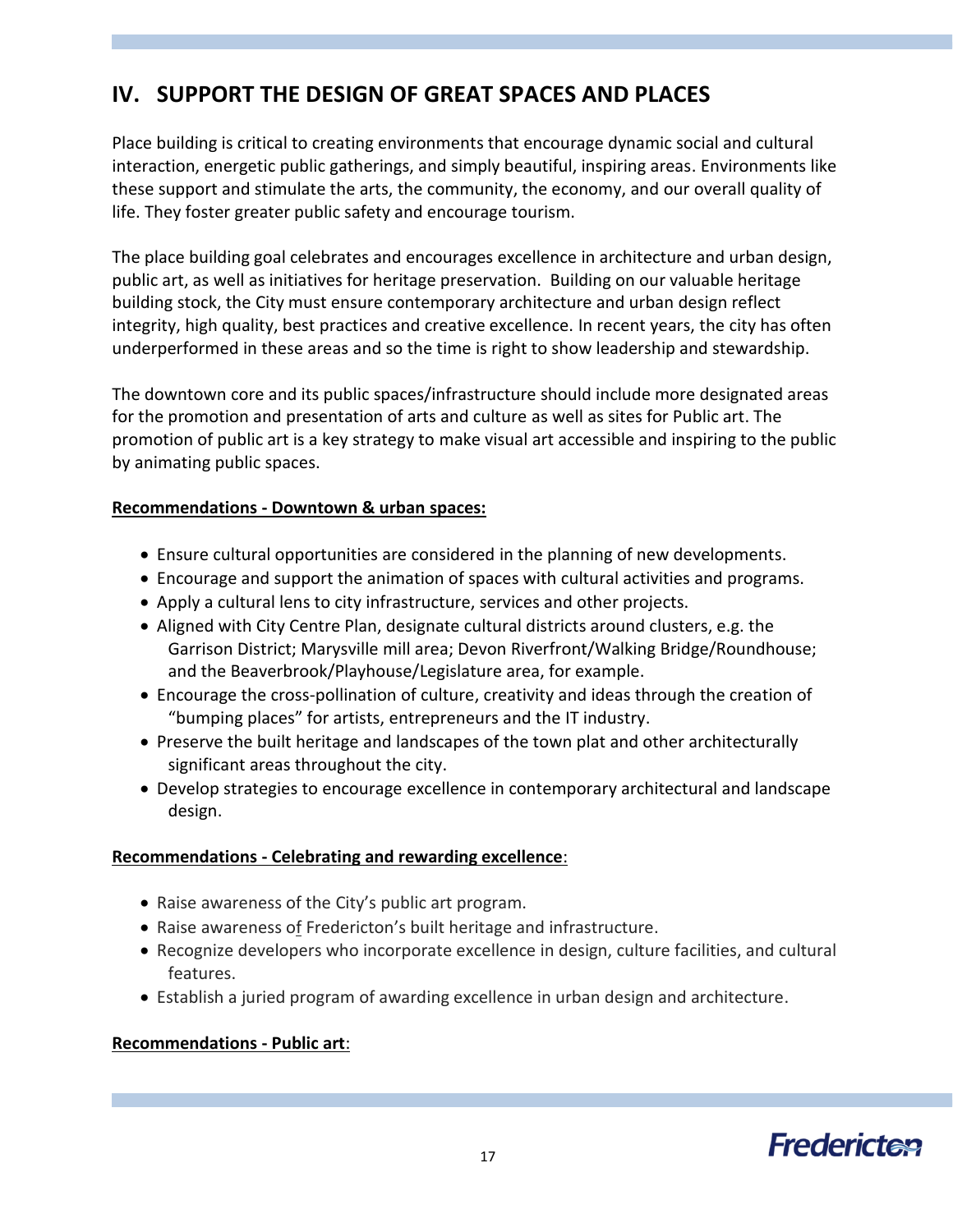- Continue the current Public Art program, and establish a public art fund which can be used to develop and leverage public art cost-sharing opportunities.
- Lead by example by setting aside 1% of development cost for public art investment on all major municipal capital projects (like several other New Brunswick cities).
- Encourage developers and other public and private organizations to invest in public art.

# **Recommendations - Architecture and urban design**:

- Actively and willingly take on the role of guardians of Fredericton's built heritage, understanding that it is one of the greatest assets of the City.
- Explore opportunities to encourage the preservation and restoration of the City's built heritage.
- Promote and encourage excellence in the design of contemporary architecture and urban design. Employ open architectural competitions wherever possible.
- Create a high quality online digital photographic catalogue of the city's current heritage stock along with archival images of the city's architecture & urban spaces

# **V. UNDERSTAND AND EMBRACE CULTURE'S ECONOMIC VALUE**

Fredericton's culture contributes significantly to its economic vigor and location as a place to do business. As economic development is intrinsically tied to a community's arts and cultural strength, this needs continued municipal leadership and acknowledgement, as well as municipal and private sector investment in cultural activity and infrastructure.

Cultural activities promote economic growth in Fredericton to an incredible degree. It is the crux of the tourist industry in the region, and it is one of our best advantages in attracting young people and new businesses. Growing Fredericton's cultural sphere will pay tremendous dividends supporting entrepreneurship, innovation, business attraction and retention, employment growth, and top talent.

#### **Recommendations**:

- Develop and promote Fredericton as a dynamic, sophisticated and 'cool' place to live, work and visit.
- Promote Fredericton's cultural assets and strengths as tools to attract and retain global interest from professionals, entrepreneurs, and investors.
- Understand that Fredericton's cultural offerings tightly align with its talent attraction and retention. Align municipal strategies around this fact.
- Foster entrepreneurship and innovation in cultural-related activities.
- Use our cultural landscape as a way to increase the number of conventions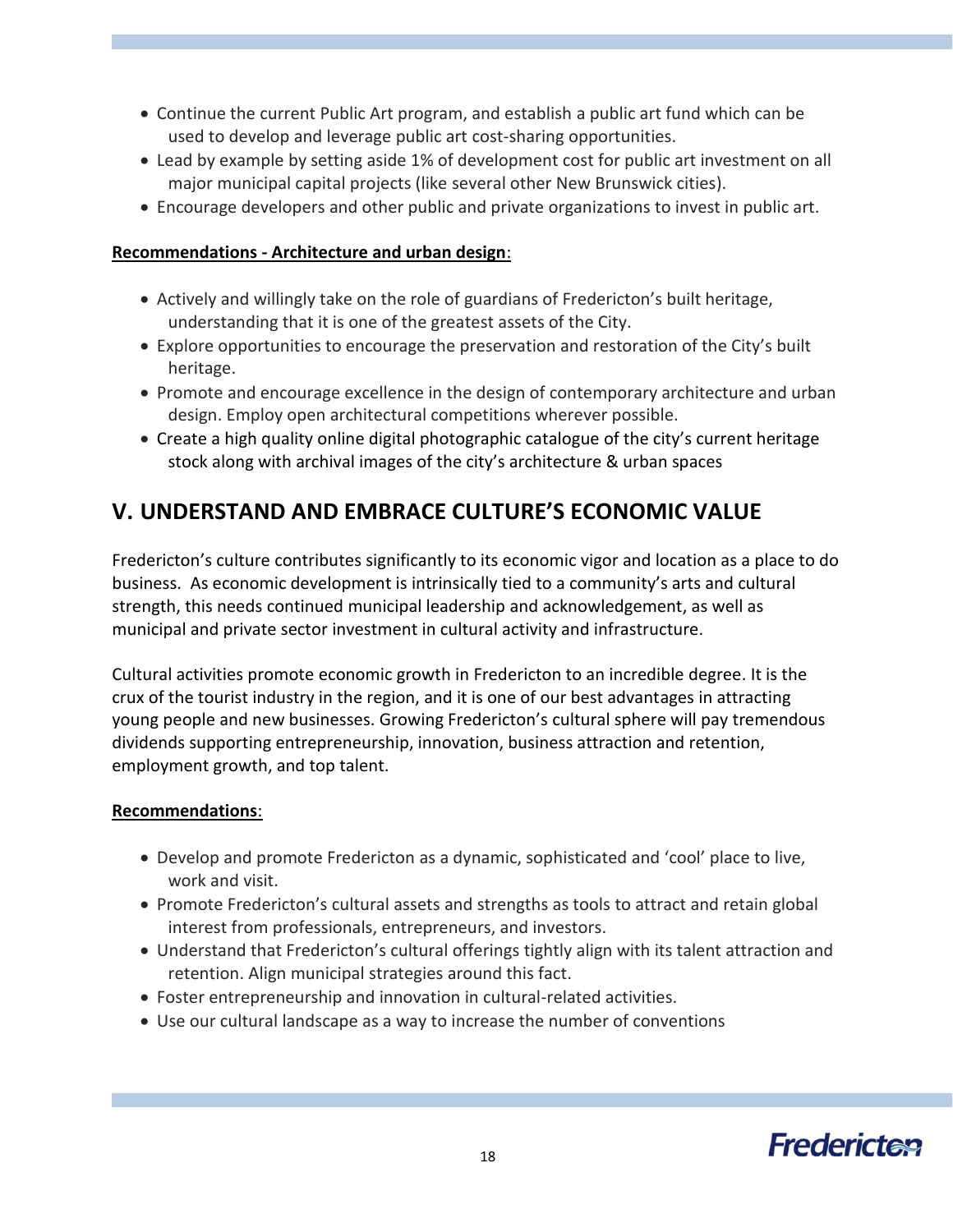# **4.2 Roles for Fredericton's Municipal Government**

There are numerous roles for City Council and the wider municipal government to play in the implementation of a culture plan. It is important to recognize these roles as follows:

**Leader** – City Council can emphasize culture as very important to the well-being of the community and to its economic development

**Instigator/Convener** – City officials and councilors can help launch new initiatives as a convener of business, non-profits and the like.

**Regulator** – Be at the helm of best practices in heritage preservation and development proposals.

**Operator** – Directly deliver cultural services or contract them out. e.g. recreational activities, providing arts related activities at the community level, and even garbage collection (for festivals and events).

**Funder** – Make grants to third parties for core funding to cultural organizations (e.g. the Playhouse) or sponsoring specific projects.

**Monitor** – Consider the advice of the Arts and Cultural Advisory Committee.

**Land/Asset Owner** – Show leadership and openness with regards to allowing City-owned and -managed buildings, equipment and land to be available as facilities for cultural activities and groups.

The City's Arts and Culture Advisory Committee can help the City to fulfill these roles.<sup>4</sup> The Advisory Committee can identify the needs on behalf of the cultural community. Since it was integrally involved with the development of the Culture Plan, it is in a good position to help guide its implementation.

In addition, the wider community has a tremendous role to play in this initiative. The general public, along with the business and educational sectors, should recognize the mutual benefits

- Liaison between City Council and cultural community
- Annual report card of the Municipal Arts Policy (MAP)
- Renewal of Municipal Arts Policy and development of culture plans
- Funding program guidelines and selection criteria
- Cultural mapping exercises, as required

 $\overline{a}$ 

- Arts awards and recognition programs
- Priorities for cultural planning, programs, and directions (either based on MAP, or other issues arising)
- Challenges and opportunities facing the cultural sector, particularly on issues involving the City

<sup>4</sup> Council's **Arts and Culture Advisory Committee** was appointed by City Council. Its purpose is to advise Council and make recommendations on matters affecting arts and cultural development within the municipality. Its terms of reference include the following: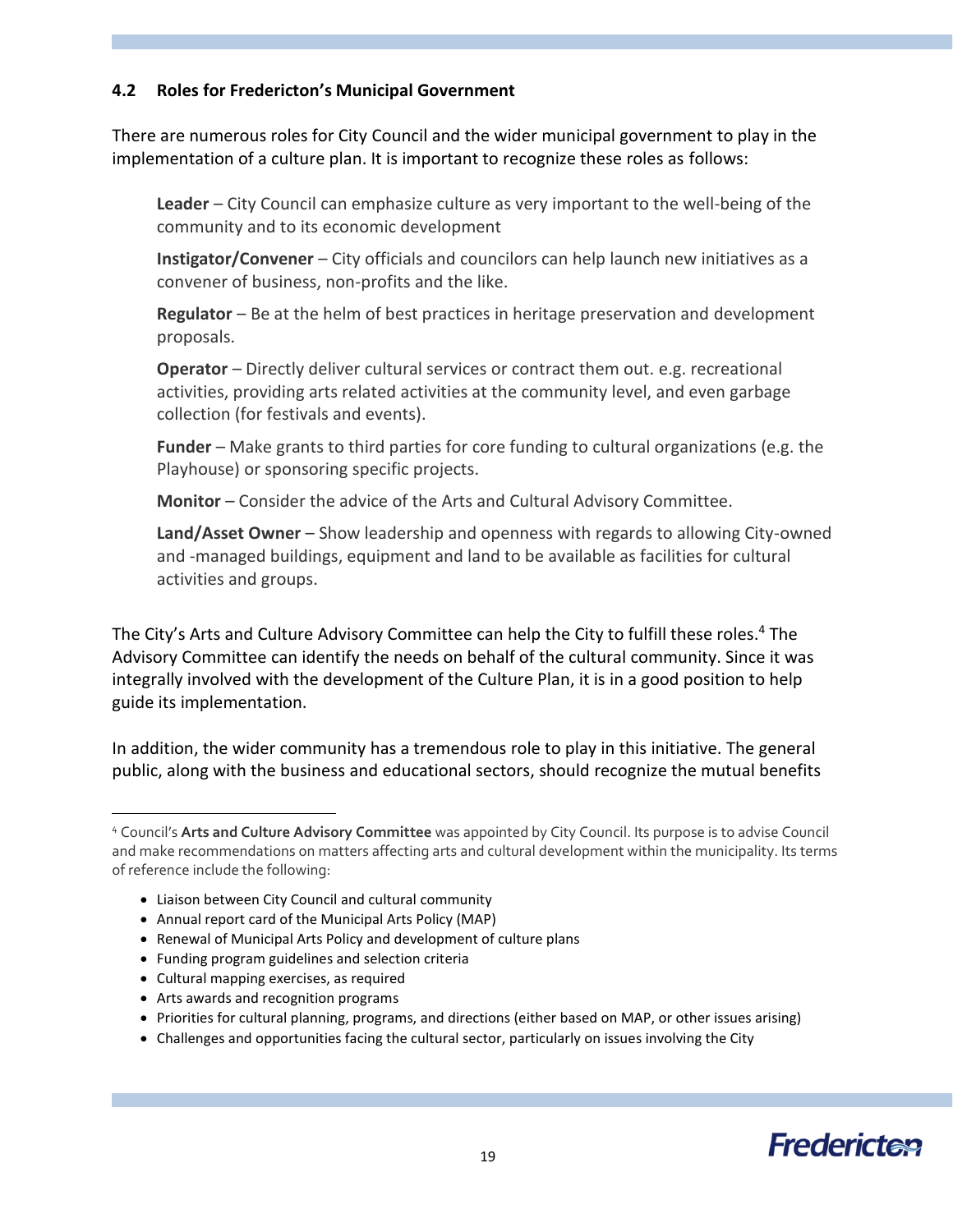of investing in a strong arts and culture scene and how it will greatly enrich our region. The city cannot do it all, and to succeed, this plan depends on a commitment from the public being advocates, volunteers, customers, creators, instigators and leaders.

# **4.3 Implementation Steps**

The implementation steps will revolve around a series of actions, which will be identified in the next phase of this project. Annual budgetary and organizational resources will be factored into the priority setting process. The action items can be seen in short, medium, and long-term timelines, since some actions may require more planning than others.

As time progresses, actions may be added to or dropped as goals, objectives, and action implementation steps are achieved through other initiatives not yet on the horizon of this Culture Plan. Since priority, investment, and timing are all matters for Council to decide, the actual sequencing will be reviewed and decided annually if not more frequently.

# **5. Measuring Success**

Over the course of implementing these actions and to ensure that the City has achieved the goals that have been set out in the Culture Plan, it is important to have some measure of success that will have indicators measured at consistent intervals. The methods described in the list below outline how the City can measure growth in Fredericton's cultural sphere and can feed into future initiatives. These initiatives could include cultural mapping and inventorying, which are themselves essential to measure results.

To measure progress, the City's Economic, Development, Tourism and Culture Division could report regularly on several metrics, which may include (but not be limited to) the following as possible examples:

- Overall per capita municipal investment in culture operations and capital
- Participation rates and other statistical information (e.g. attendance) in civic-supported cultural events and venues (Playhouse, festivals, galleries, library programs, etc.)
- Participation rates in municipal cultural services and funding programs
- Number of designated and protected heritage buildings
- Funding generated through municipally supported cultural events and venues, from outside agencies (provincial/federal/private) (ie. leveraging)
- Number of local cultural and design excellence awards
- Number of national or international awards related to culture
- Number of visitors to Fredericton and amount spent
- Investments into Municipal Art Collection
- Private and municipal contribution to public art projects